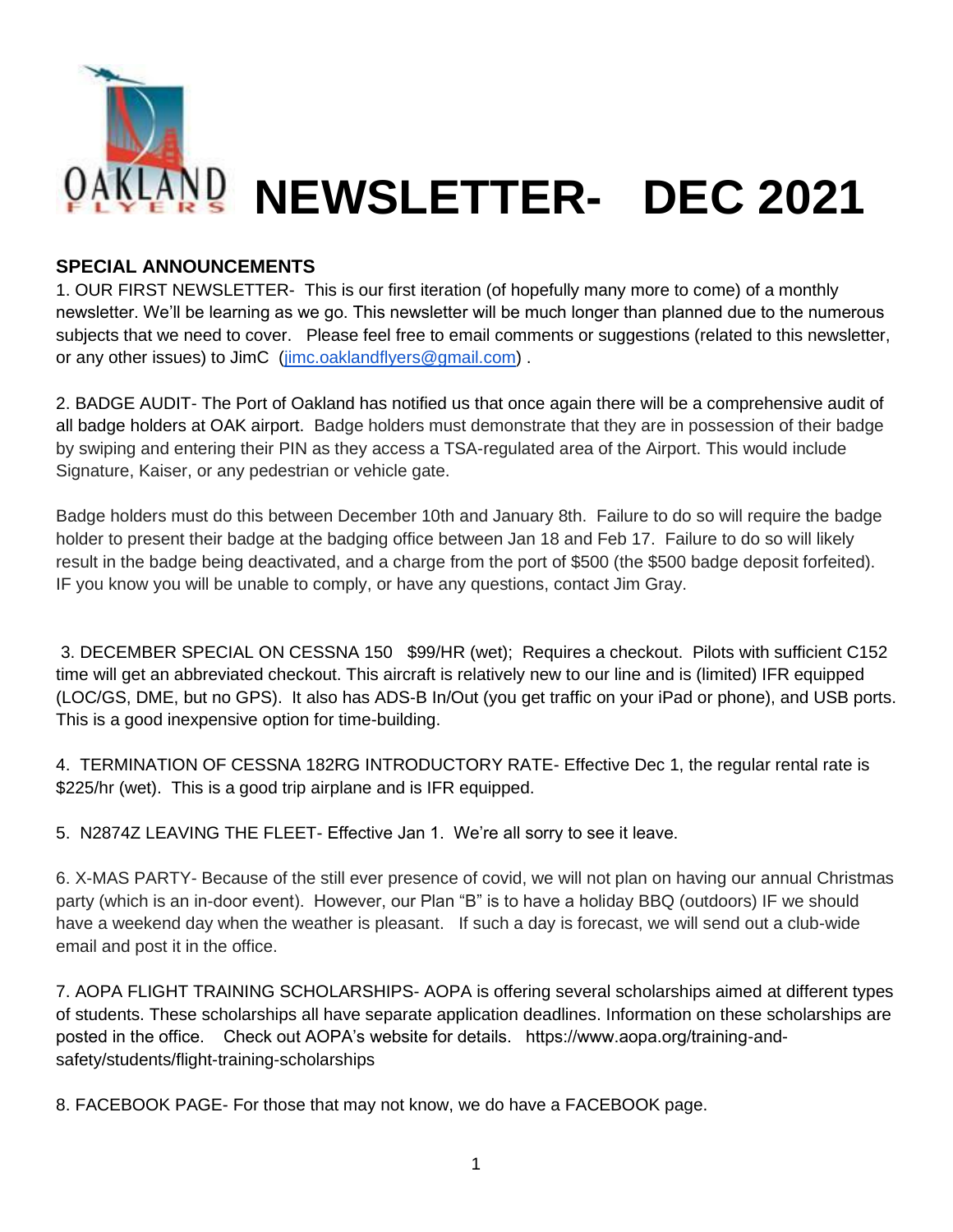## **CONGRATULATIONS-NOVEMBER** (hope I got everyone)

- 1. DANNY CHAN- PRIVATE PILOT- CFI King Yu
- 2. NATAH WOLFE CHAMBERS- INSTRUMENT RATING- CFI Jordan Harris / JimC
- 3. NATAH WOLFE CHAMBERS COMMERCIAL PILOT. CFI Jordan Harris
- 4. DEREK KENNEDY- FIRST SOLO- CFI- Sam Duran
- 5. OLEKSII PASCHENKO- CFI- CFI-Sam Duran

#### **TRAINING TIPS**

1. IFR TRAINING-Now is the time to start working on an Instrument Rating. Using our "Sim" (actually an Aviation Training Device) will significantly reduce the time and expense, and offers a better and more efficient training environment. Contact JimC for details and a free demo.

2. SAFETY PILOTS- Using or becoming a safety pilot is another good way to reduce the cost of an instrument rating, and, building the required instrument time. We have a sign-up sheet (actually a shared Google doc) for those wanting or wanting to be safety pilots. Contact Dispatch or JimC for info or to be added.

3. GROUNDED FOR WEATHER?- On days when weather makes flight training impractical, you should plan on doing a ground lesson rather than cancelling altogether. There are plenty of topics that need to be covered sooner or later. You might as well use the time wisely since you already have an instructor booked.

## **OPERATIONS / PROCEDURES** -

1. ASSIGNED PARKING SPOTS- Parking spots are now assigned for most of our aircraft and posted on the fence. If an aircraft has no assigned spot, it is to parked in the open ramp area from which it came (not in an assigned spot).

- 2. SUMMARY & REVIEW OF PREVIOUSLY ISSUED MEMOS & PROCEDURES-Memos related to the following are posted in the office. They will also be available on our website in the near future. Please review them. Many of them effectively revise or expand upon the previously published club rules.
	- a. *Memo to Renters- Cancellations (4-14-21).* This memo speaks to cancellations, and also has good information and suggestions for booking aircraft.
	- b. *Renter's Insurance-* Information on renters insurance and a summary/ comparison of providers.
	- c. *Revised Fueling Policy (10-28-21)* Directs that fuel orders not be placed after flights that have flown less than 1 hour.
	- d. *Safety Pilots (6-26-21)* Information on Safety Pilots
	- e. *Signature Ramp Procedures & Reminders (9-4-20)*.
	- f. *Wet Rate Policy & Procedures (9-21-20)*. Fueling and preflight procedures
	- g. *Maintenance Discrepancies (Squawks) Policy & Procedures (9-4-20),* Revises policy and procedures for grounding aircraft, recording squawks, and contains a reference table to determine if an item requires the plane to be grounded.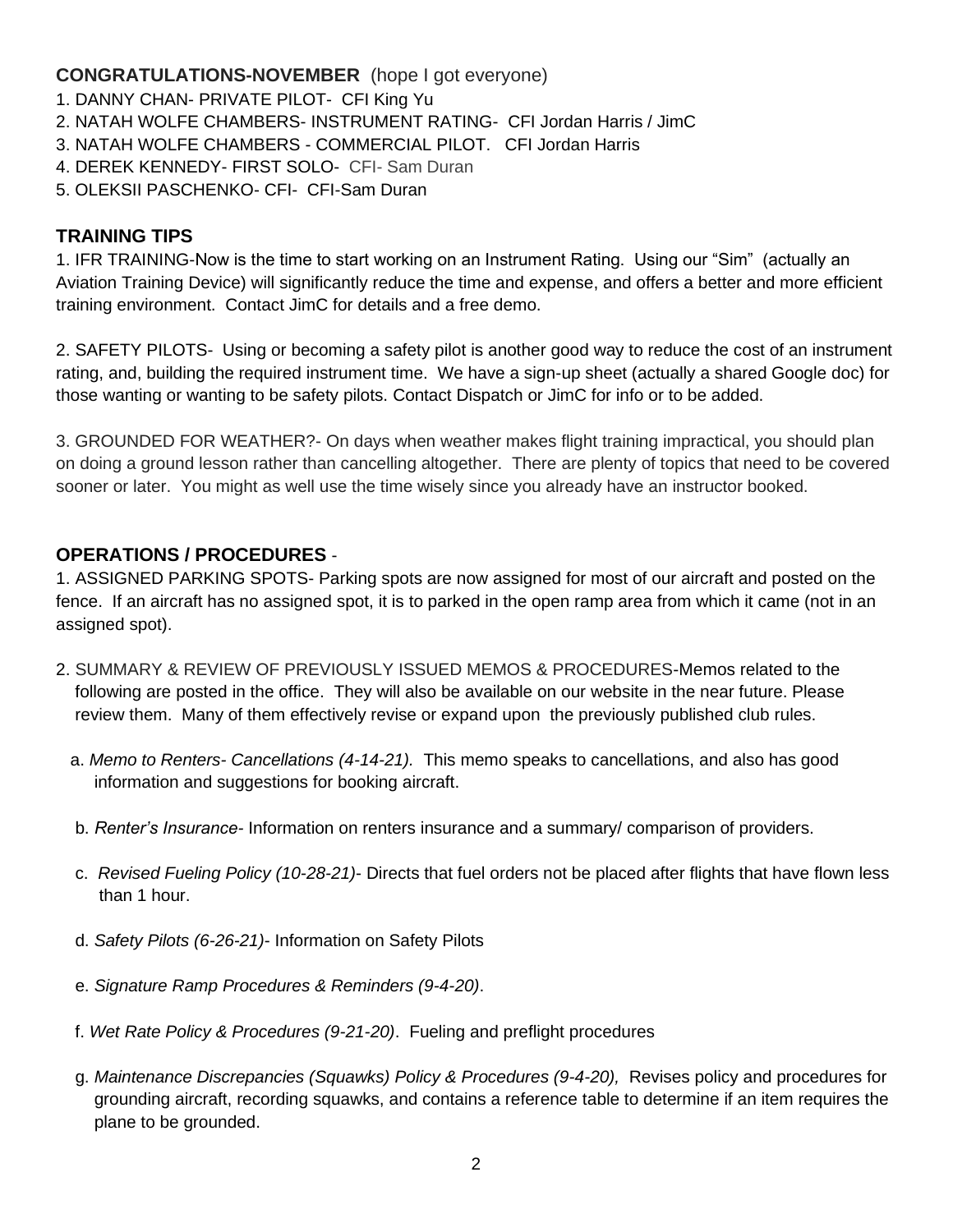3. RENTERS INSURANCE- Just a reminder that the club rules require that all renters acting as PIC (including students who are flying solo) are required to have current Renters Insurance. The minimum coverage for aircraft damage is \$1000 (for the deductible) . We will start strictly enforcing this rule on Jan 1. Members who do not have a current insurance coverage on file will not be permitted to rent an aircraft without an instructor. See the memo "Renters Insurance" for details and a comparison of providers. Contact JimC if you have any questions after reading the memo.

4.TRASH- Trash in the planes continues to be an on-going problem. Please, Please, Please remove any trash (including empty oil cans) from the plane (yours or not). Also, Do Not put trash in the back oil trash bin on the ramp. That is for Oil cans only. (I don't appreciate having to separate the cans and general trash.) There are trash cans in Signature to deposit trash. Also, please don't throw trash on the ramp.

5. AIRCRAFT USAGE- With the loss of Warrior 74Z, and the continuing extended unavailability of Archer 3TP, we will be re-aligning the use of aircraft to best serve our members, as well as the purpose of the flights. Toward that end:

a. Demo/Introductory Flights will be conducted in a C150/152 when feasible (to allow the C172s & PA28s to be used for IFR training/ops, and members who prefer or need them. The 4-place aircraft will only be used when more that 1 person will be taken, or if weight limits require it.

b. IFR Training / Ops need to be moved into the C172's by Jan 1, since we will likely not have a suitable IFR PA28. Both C172s are IFR equipped and legal.

c. PPL Training. It's now recommended (but not required) that primary training be conducted in a C152 when appropriate. This will of course be less expensive and free up the C172s for those that need a C172.

d. CPL/CFI Training- It's now recommended (but not required) that primary training be conducted in a C152 when appropriate. This will free up the C172s for those that need a C172.

e. Maximum Availability. It goes without saying that in order to get the best availability, getting checked out in each model will give you the best availability and flexibility suitable for the desired flight.

6A. LATE CANCELLATIONS (INTRO)- As has been the subject of past club-wide emails, last-minute / late cancellations continues to be an on-going problem. We have a limited number of aircraft available. These cancellations:

a. Deprives the use of an airplane by other members (most of whom are trying to achieve training objectives) ;

- b. Negatively impacts the revenue generated for the aircraft owners (which is needed to cover the plane's expenses and justify the airplane being made available for rental.
- c. Negatively impacts our CFI's income (either as a results of student's cancellation, or from the aircraft not being available for another student)
- d. Income for OF to cover its operating expenses.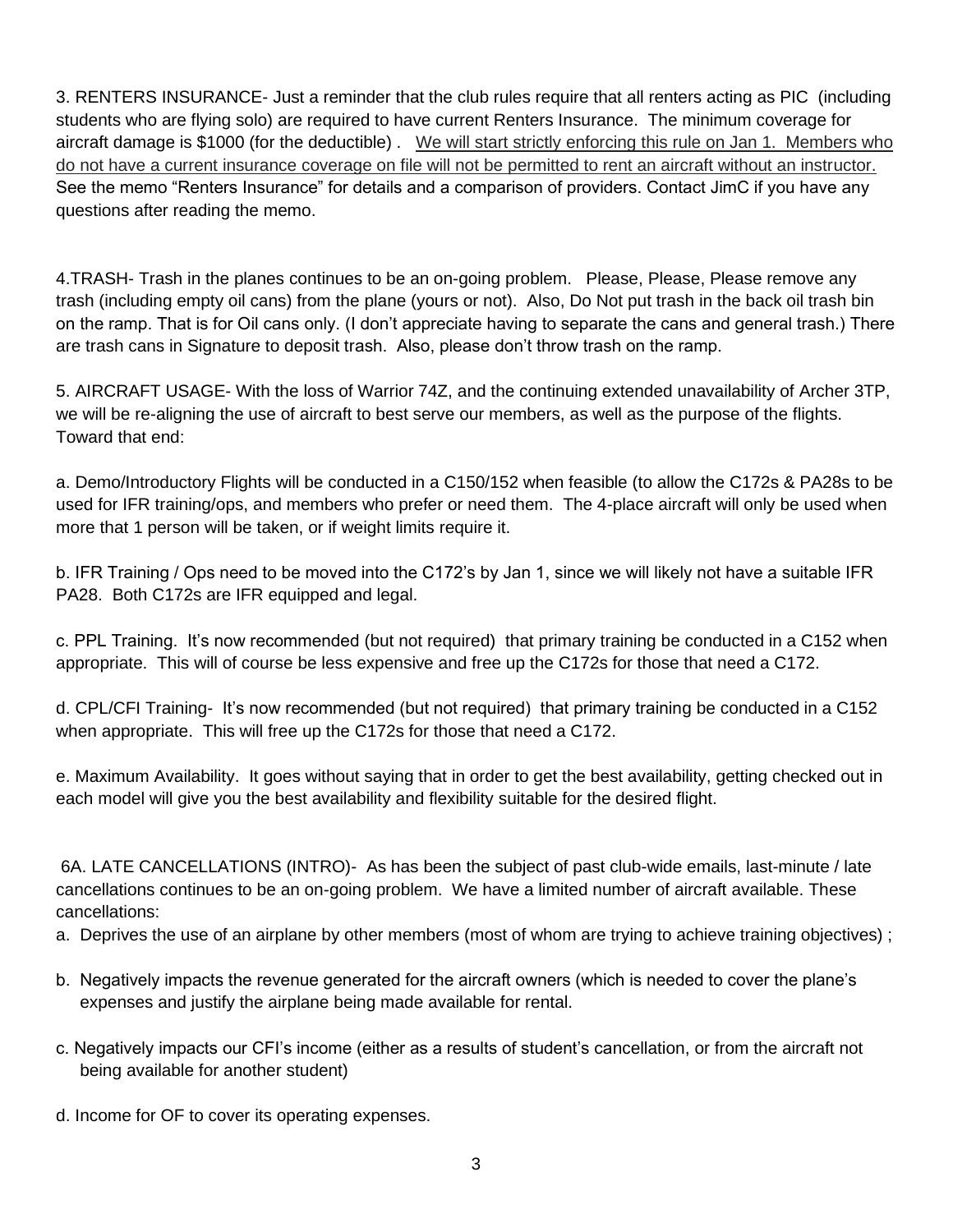6B. LATE CANCELLATIONS (POLICY)- Effective Jan 1st, we will instituting the following as it relates to cancellation with less than 24 hours notice:

- a. All cancellations must have the option *"I want to enter my own reason"* selected. Then a detailed explanation for the cancellation must be entered. Failure to adequately enter a reason will result in cancellation fee being charged after one warning issued.
- b. All weather related cancellations must specify the weather conditions that exist or are expected to exist.
- c. All maintenance related cancellation must specify the mx issue.
- d. For cancellations for reasons other than weather or maintenance (such as illness, change in plans, work, emergencies ect), members will be allowed 1 late cancellation per calendar month in which no cancellation fee will be charged.
- e. Cancellation Fees of \$50 will be earmarked for our "social / party" fund. The balance of this fund (and possibly the "contributors") will be posted.
- f. Management reserves the right to reject reasons for cancellations.
- g. No shows will be charged a cancellation fee.
- h. Excessive cancellations (as deemed by management) will result in on-line scheduling ability to be blocked
- i. Cancellations made by staff are not subject to cancellation fees.

6. FUELING AT OTHER AIRPORTS. Keeping fuel costs down will help us by not having to raise rental rates due to fuel costs. If you go to other airports that have cheap fuel, go ahead and top off if convenient. If Self-Serve is available at the airport, please use that option since it will likely be less expensive.

When fueling at other airports, remember to consult the approved airport / FBO list found in the dispatch book. If it's not approved, purchase only enough fuel as needed for return plus 1 hour reserve (do not top off). Those not in compliance may be charged the difference between our cost (\$5.81) and the cost of fuel purchased.

Also, remember to turn in the receipt to JimC or attach to the dispatch slip for reimbursement (don't apply the credit to the flight charge).

#### **OWNER'S CORNER**

.

#### *JIM GRAY-(jimgray4u@aol.com)*

1. LEASEBACKS WANTED- We are always looking for additional leaseback aircraft. Contact Jim C or myself if you may be interested in purchasing an aircraft for leaseback.

2. FROM DEBBIE (OUR BOOKKEEPER)- Please, Please, Please, and Pretty-Please…… Completely, neatly and correctly fill in the dispatch sheets and blue cards (hobbs sheets). It's no fun having to waste time and energy trying to track down *who* flew *which* airplane on *what* date, or resolve incorrect hobbs numbers. As a suggestion, it's always good to take a pic of the beginning and ending hobb in case a discrepancy or question arises later. Thanks